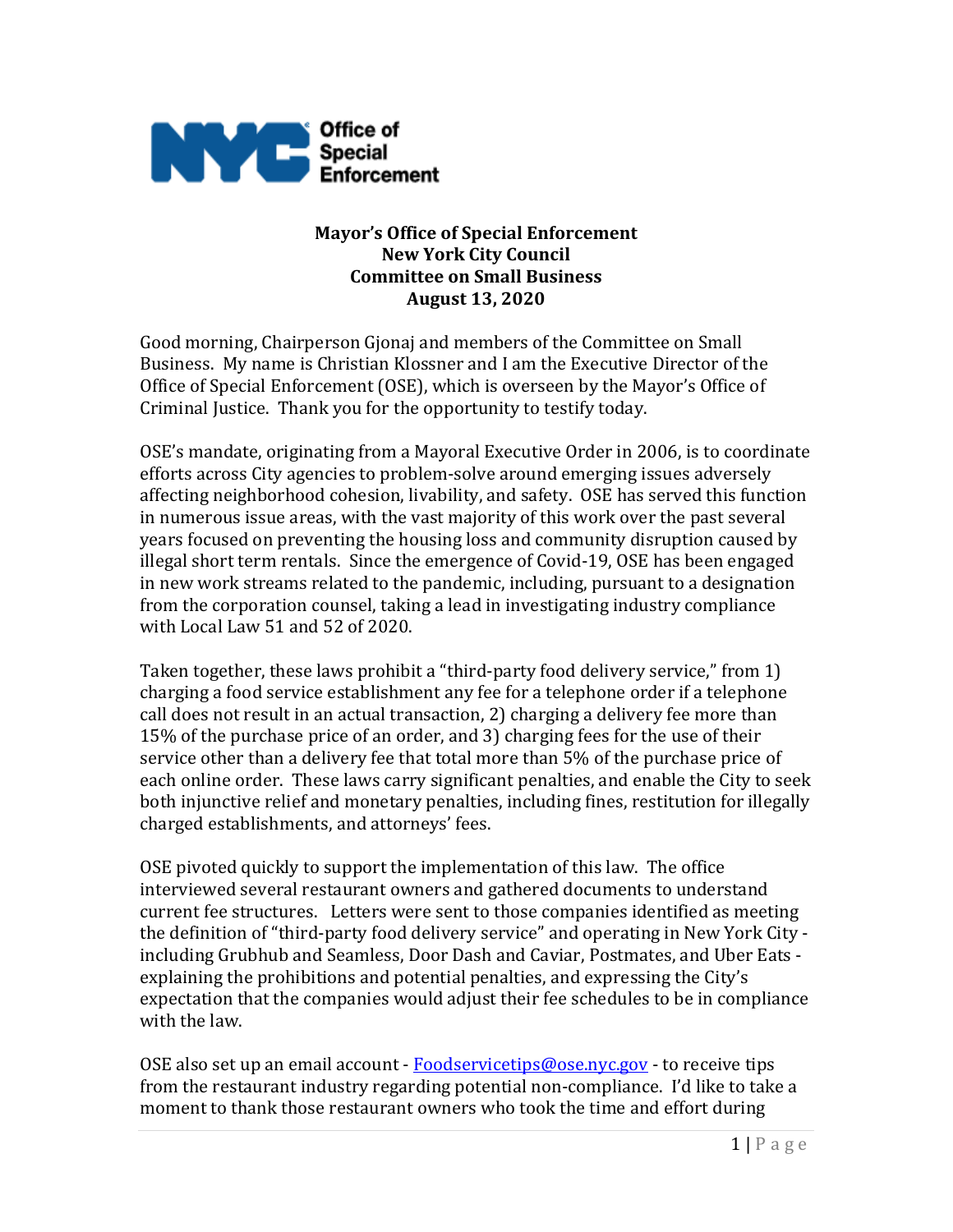these challenging times to send information on charging practices and raise issues of concern, as well as being available for follow-up conversations. The tip line will remain open for the duration of the law, and owners are encouraged to send evidence of charges that may be illegal to the tip line, which is Foodservicetips@ose.nyc.gov.

OSE is pleased to report that for the most part, it appears there has been universal compliance with the cap on fees relating to delivery services, and we have not yet heard of any instances where restaurants have been illegally charged for phone calls not resulting in an order.

There have, however, been issues of what may be concerning practices relating to fees other than delivery fees. One company has apparently charged 10% for orders which are picked up. Another company has taken the position that credit card processing fees are not covered by the 5% cap. OSE has documented these issues in letters to the respective companies inquiring about the practices, and requesting both full compliance with the law as well as restitution for any restaurants charged illegal fees. OSE is currently engaged in discussion with these companies about their fee structures, and both companies have engaged with us and are cooperating with the inquiries.

OSE understood that the intent of Local Laws 51 and 52 was that they would be in effect until 90 days after restaurants were allowed to resume normal operations. Shortly after these laws took effect, the City entered Phase 2 reopening and restaurants were permitted to offer outdoor dining under the Open Restaurant Program, raising the question of whether there was still a declared emergency in effect. Despite the intent, it was clear that the laws' definition of declared emergency as being when "all food service establishments in the city are prohibited from providing food for consumption on-premises" meant that there was no longer a declared emergency for purposes of the law once outdoor dining began on June 22, 2020.

Preconsidered Intros 6438 and 6439 are welcome clarifications to how long the original local laws were intended to be in effect, and the Administration supports passage of legislation ensuring the provisions added by Local Laws 51 and 52 remain in effect until restaurants are allowed to open fully.

Thank you again for the opportunity to provide testimony, and I welcome any questions you have.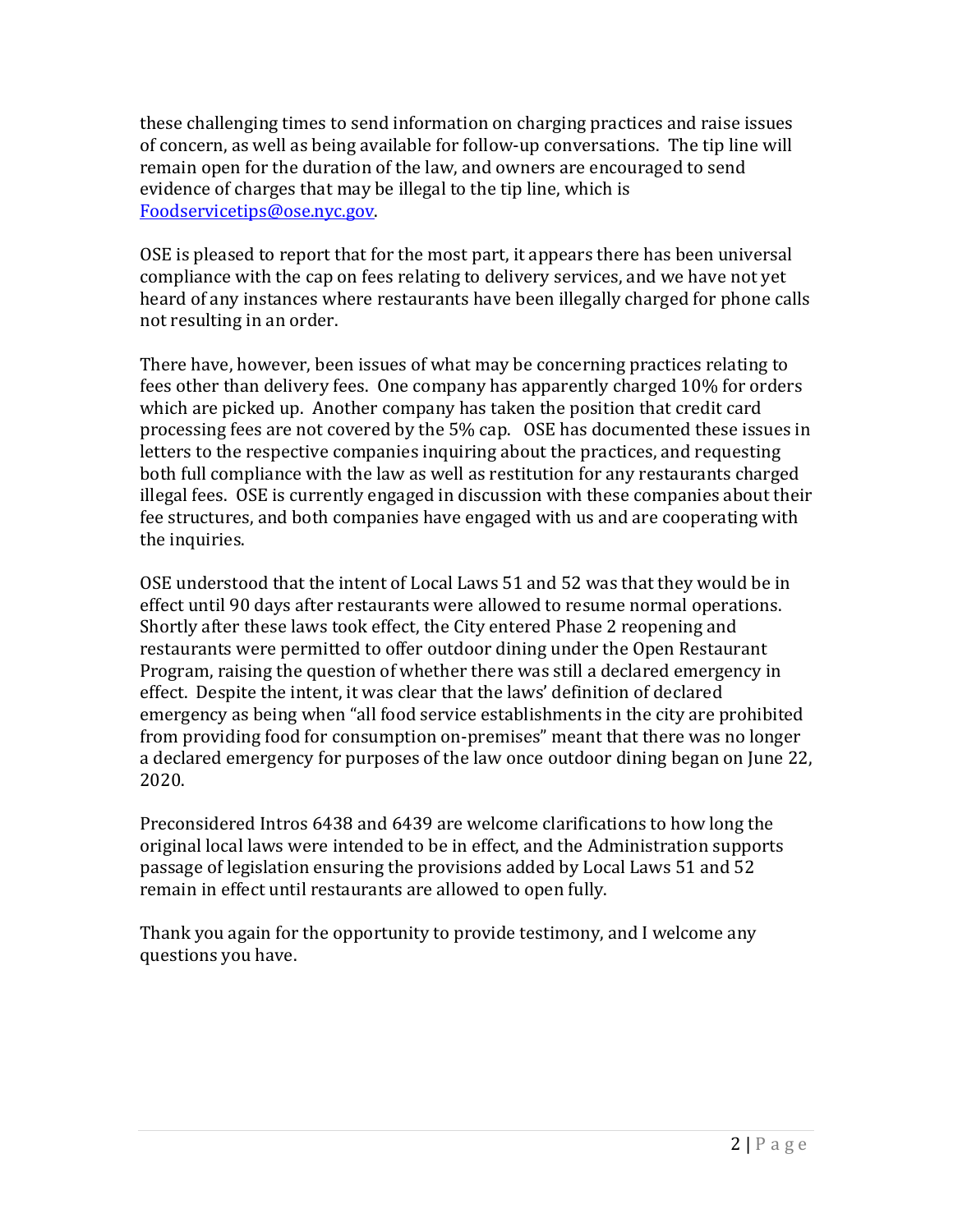#### **TESTIMONY**

### **BY**

# **COMMISSIONER JONNEL DORIS**

# **NEW YORK CITY**

# **DEPARTMENT OF SMALL BUSINESS SERVICES**

### **BEFORE**

# **THE COMMITTEE ON SMALL BUSINESS**

# **OF THE**

# **NEW YORK CITY COUNCIL**

# **THURSDAY, AUGUST 13, 2020**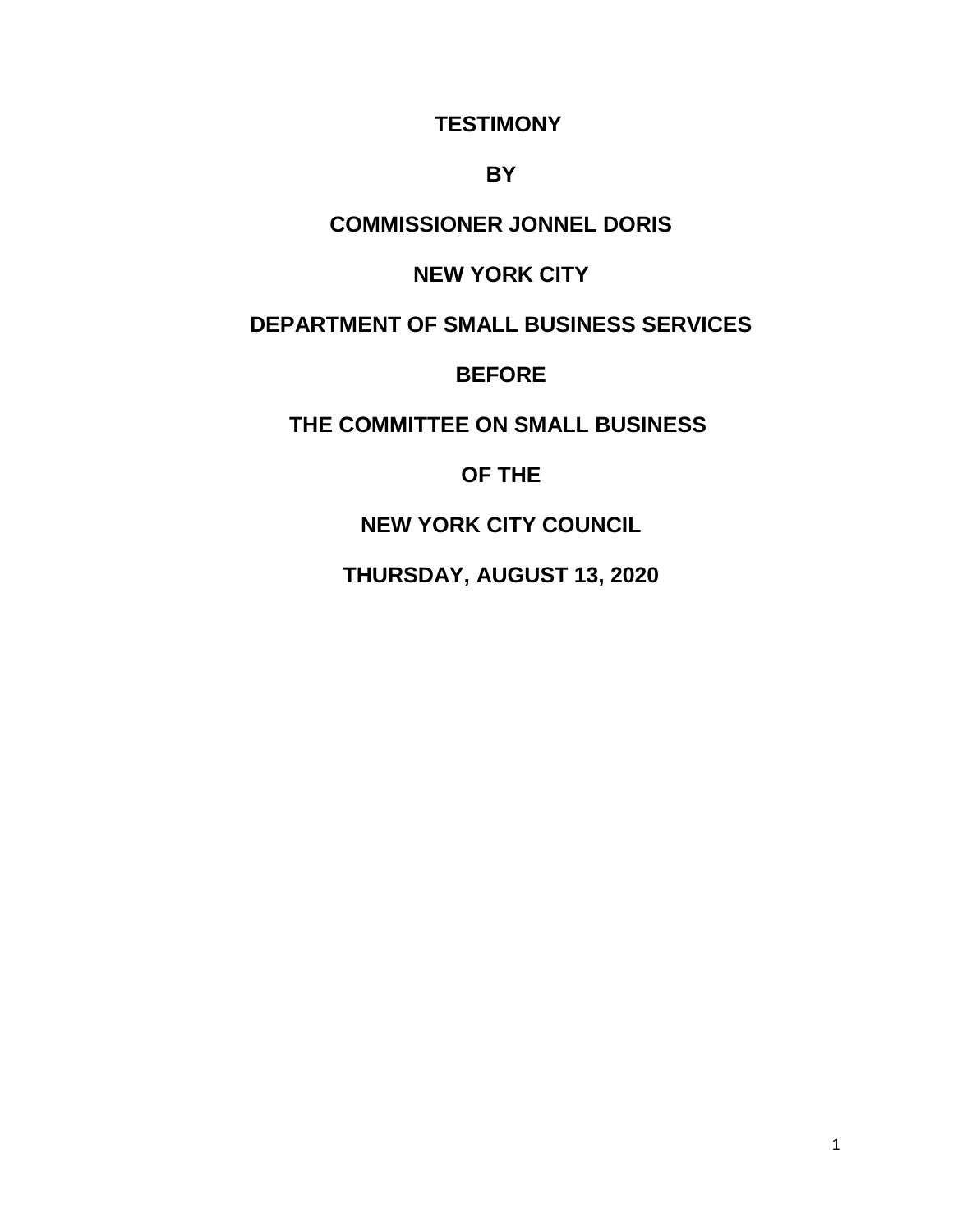Good morning Chair Gjonaj, and members of the Committee on Small Business. My name is Jonnel Doris, and I am the Commissioner of the New York City Department of Small Business Services ("SBS"). I want to acknowledge my partner in government, Christian Klossner, Executive Director of the Office of Special Enforcement ("OSE").

It is my pleasure to testify before the City Council today, and it is my sincere hope that each of you and your loved ones are staying safe and healthy during these difficult times.

In January, we began to see the impacts of COVID-19 on businesses in commercial corridors across the five boroughs. Based on these concerns, we worked quickly to launch the **NYC Employee Retention Grant** and the **NYC Business Continuity Loan Fund** to serve as stopgap measures to rapidly assist small businesses who were experiencing slower foot-traffic and slumping sales while we waited for the federal government to respond. To date, through the NYC Employee Retention Grant, SBS has approved financial assistance totaling more than **\$24.9 million and \$22.3 million** through the NYC Business Continuity Loan Fund. We know that access to capital remains a major challenge for small business owners and SBS is utilizing all our tools to connect business owners to the resources they need.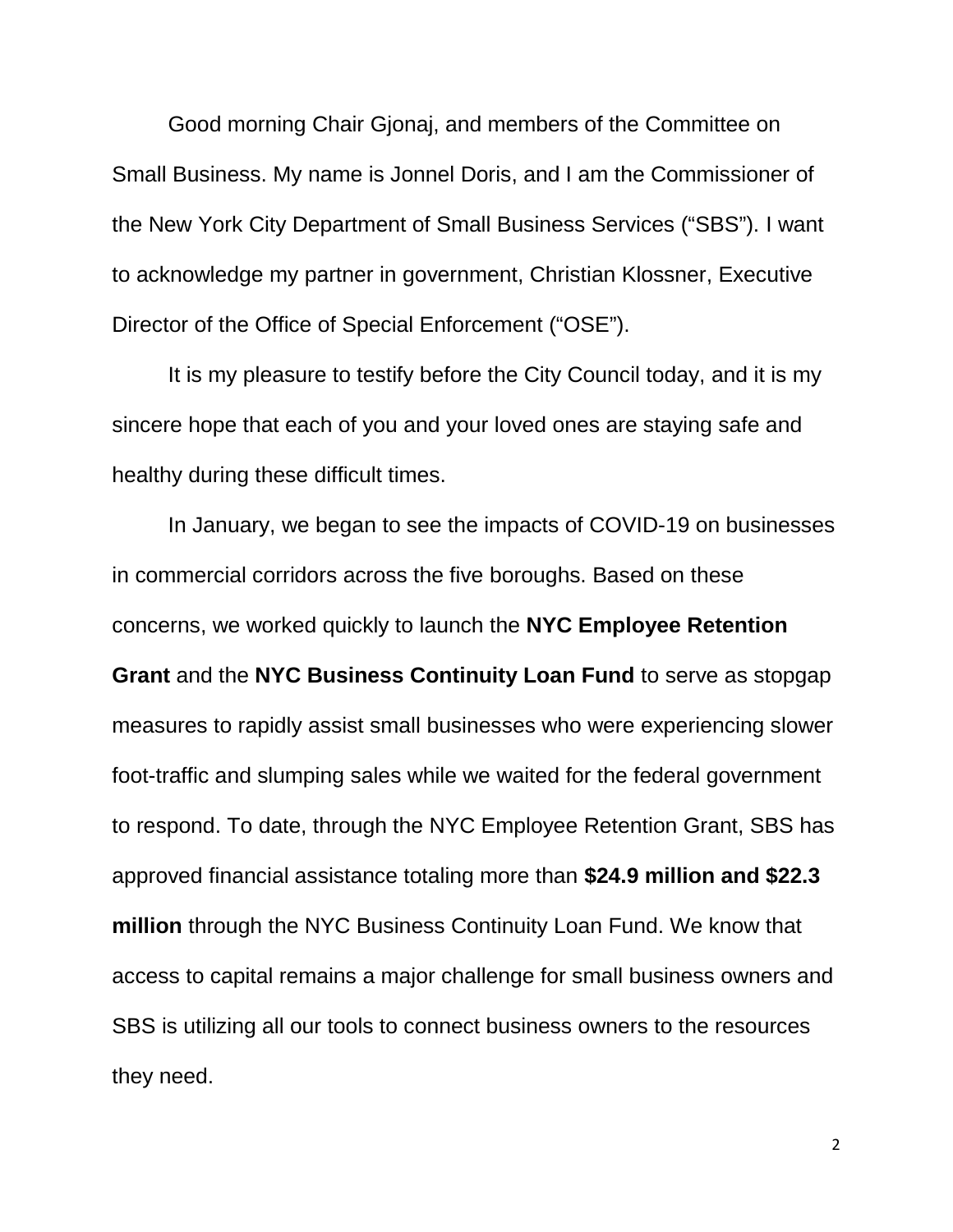Through these new initiatives and our broader financial assistance offerings, including the Contract Financing Loan Fund, WE NYC financing products, and the technical assistance programming via our NYC Business Solutions Centers, SBS has connected small business owners to more than **\$78 Million** in financing awards since the start of the pandemic.

In June, we began to recover and reopen our economy. We wanted to make sure we did this safely, so we quickly launched several resources to help businesses reopen and provide the necessary guidance and support. Our goal was to educate and help small businesses navigate the reopening process and stay up to date with the latest health regulations from the City and State. Through our reopening resources, we've hosted over **92 webinars** reaching **over 2,600 attendees** and published plainlanguage industry guides available in several languages. To directly engage and answer small business owners' questions, we created and launched our restart hotline. To date, we have received over **28,000 calls** for reopening guidance, financing assistance, legal services, compliance support and much more. SBS has done its best to be nimble, and adaptable in addressing the challenges faced by our constituents. The City's **Open Restaurants program,** which allows qualifying restaurants and bars to expand outdoor seating is a prime example of agencies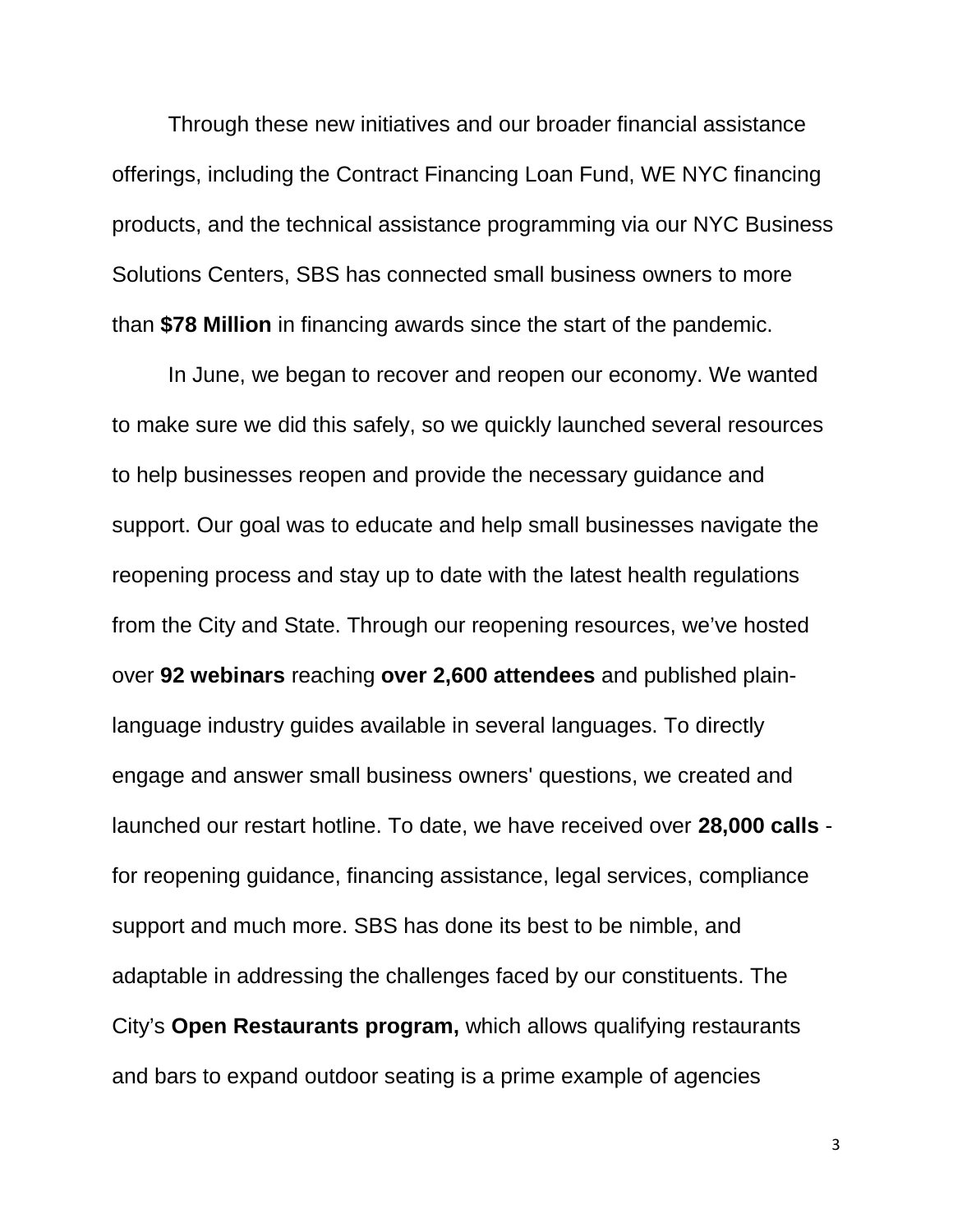working together. We worked with DOT to establish the program, which offers an expedited approval process allowing restaurants and bars to selfcertify their eligibility, extending a lifeline and helping local businesses get back on their feet. Over **9,500 restaurants** are currently participating in this popular program.

To ensure that businesses participating in the Open Restaurants program understand how to comply with key City rules and avoid potential fines, we launched our **Virtual Compliance Consultations: Open Restaurants Program.** Providing free virtual one-on-one consultations, the program aims to clarify existing regulations and helps businesses understand common compliance challenges. I want to reiterate that these consultations are at no cost, SBS does not issue violations or fines, and our compliance advisors are available to offer guidance and support in multiple languages.

When I joined SBS, I committed to thinking creatively about how to effectively and equitably deploy our resources, double down on community engagement, and connect small businesses with additional financing.

Chair, Gjonaj, I appreciate the opportunity to walk your district with you and distribute PPE to small businesses. We have continued this engagement and have worked with over 80 community partners to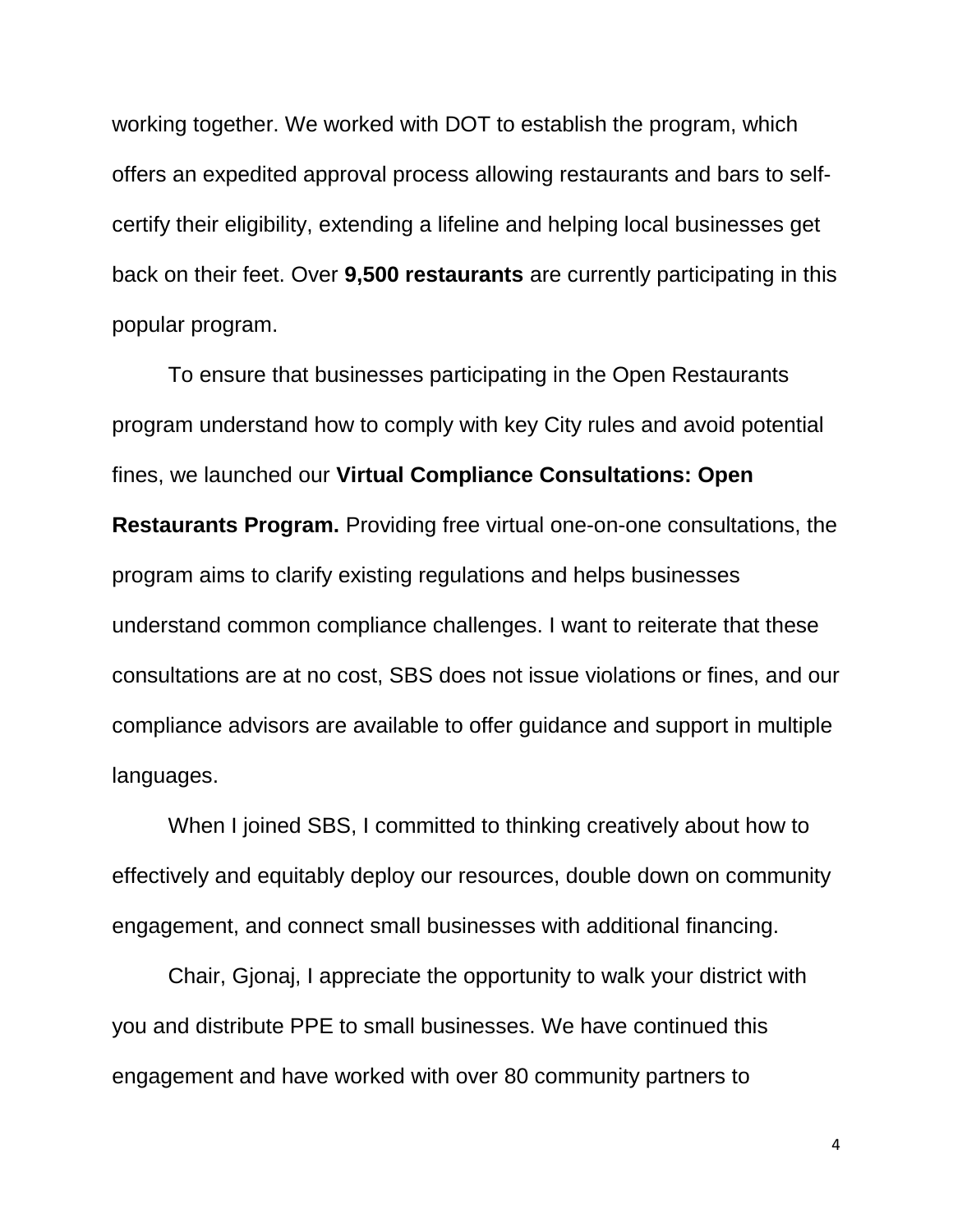distribute 7.5 million face coverings, as well as creating a PPE marketplace where 52% of suppliers are M/WBE's. In executing my five-borough strategy, I continued to visit different corridors throughout the city and directly listened to the challenges small business owners are facing.

We know that rent has posed an enormous pressure on our business owners, disproportionately affecting our communities of color. Earlier this week, the Mayor announced the continuation of the **Commercial Lease Assistance Program ("CLA")**, extending funding to offer free legal services to commercial tenants citywide. Through our Commercial Lease Assistance program, SBS has helped over **800 businesses** with their lease related issues. Since the onset of COVID, we have supported over **200 businesses**, primarily from marginalized communities, understand the legal requirements as they faced uncertainty around rent payments and other lease related issues. We also partnered with the **City Bar Justice Center**, **via their Neighborhood Entrepreneurship Law Project** to connect over **150 business** owners to free legal assistance and support with navigating insurance-related claims, contracts, force majeure clauses, and access to federal relief programs. As small businesses started on the path towards recovery, some primarily in the Bronx, were impacted by looting and vandalism due to civic unrest. We partnered with the Mayor's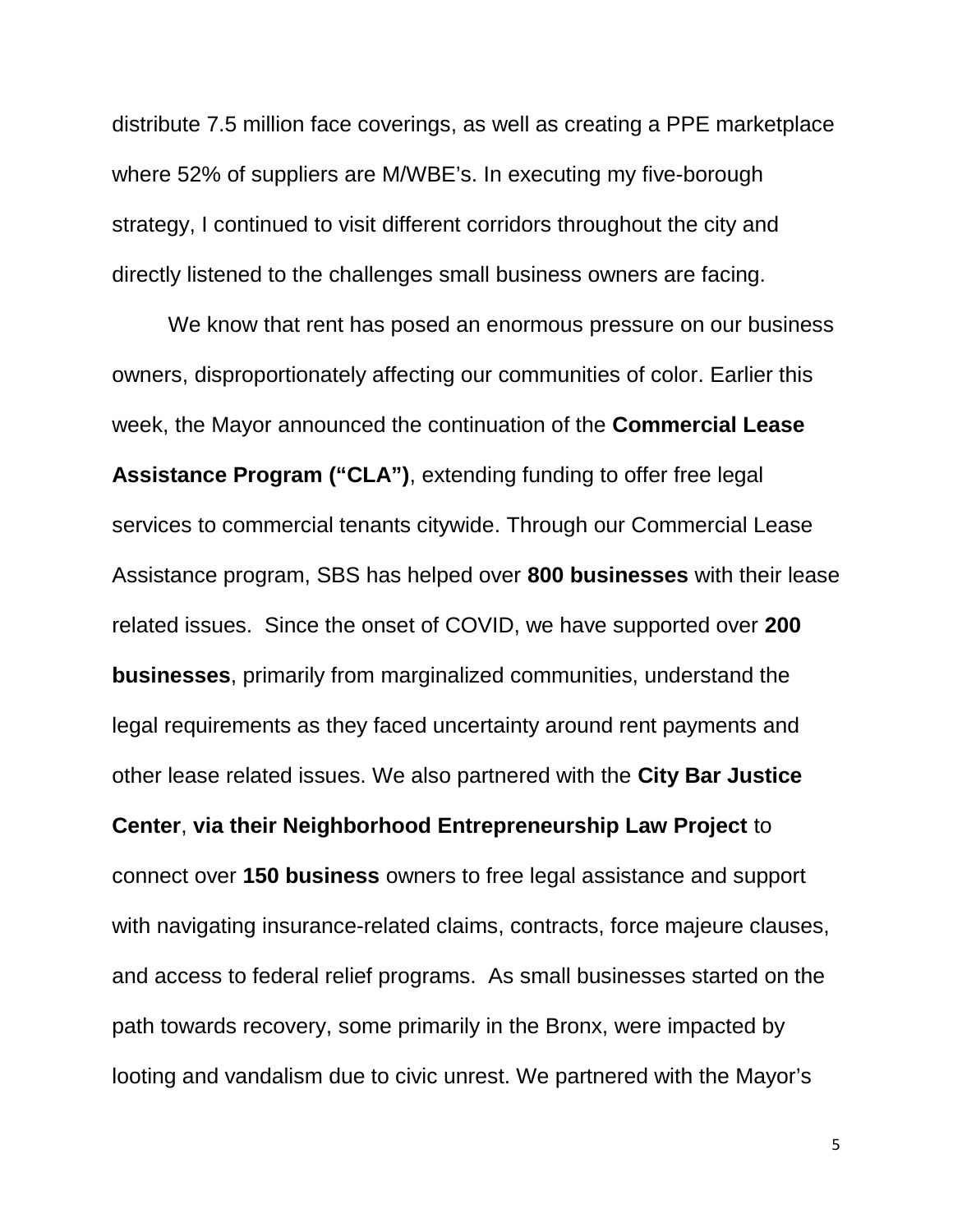Fund to Advance NYC and private partners to launch the **Small Business Emergency Grant Program**. The fund was created as an initial cash grant to help jumpstart small businesses and assist with recovery from loss and physical damages caused by looting. The grant focused on MWBEs and mom-and-pop shops with less than \$1.5M in annual revenue. We worked closely with local community organizations such as BIDs, Chambers of Commerce and local merchant associations to ensure that we reached those businesses that were severely impacted and needed support with gathering necessary documentation to complete the application process. To date we have **144** completed applications with **138 grants** paid out, totaling **\$1.23M.** In addition, our virtual Workforce I Centers have assisted over 600 businesses, connected New Yorkers to 10,800 job opportunities to fill 2,850 jobs.

Turning the page to current and pre-considered legislation: I want to address Council Member Moya and Chair Gjonaj on Pre-considered Intros - 6439 and 6438, amending conditions of existing Local Laws 51and 52 of 2020. While delivery apps can provide helpful marketing, infrastructure, and delivery services for small restaurants, particularly during the pandemic, small business owners have voiced concerns around the high cost of utilizing these delivery service applications. Extended relief from these